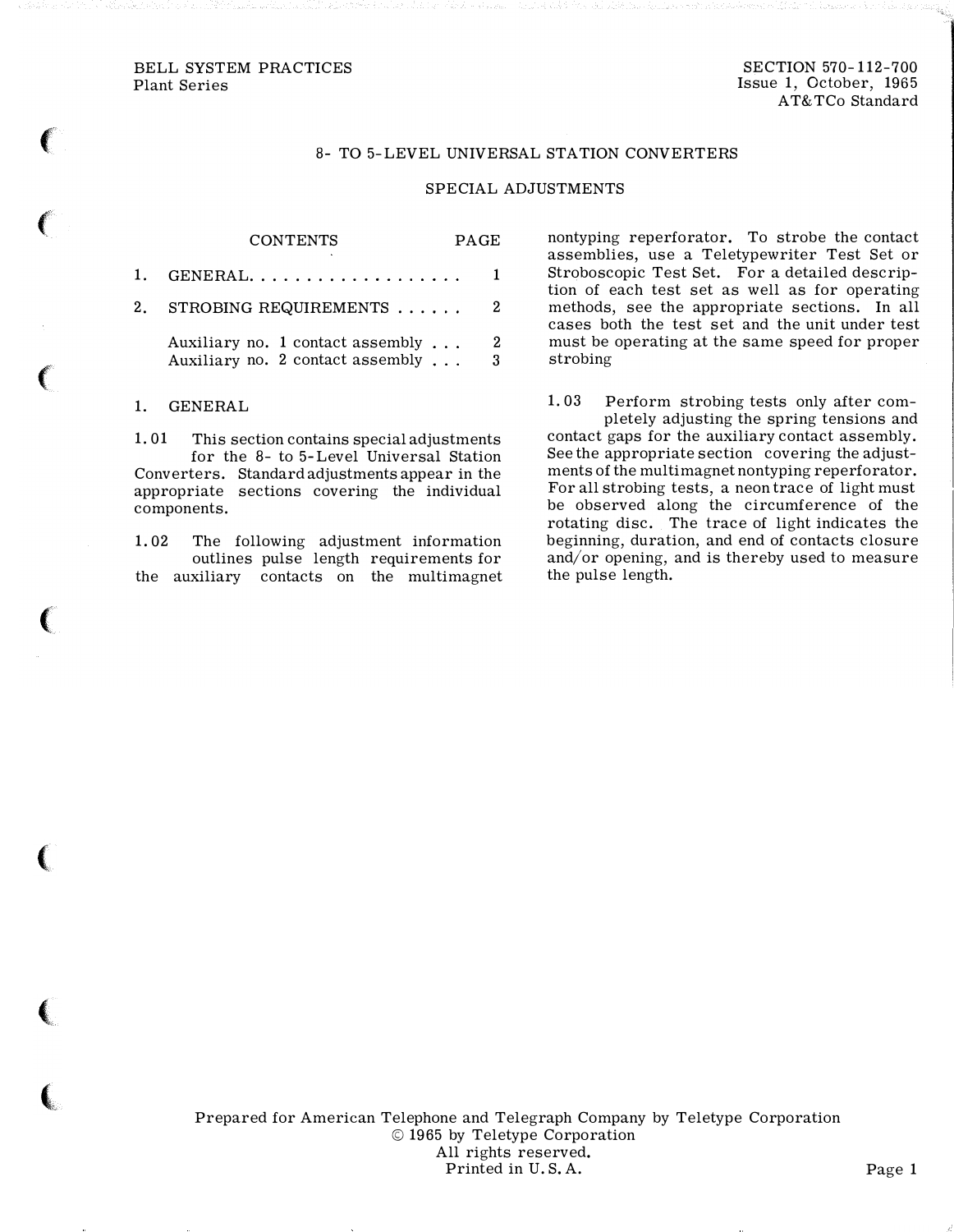# 2. 01 Auxiliary Contacts

### AUXILIARY NO. 1 CONTACT ASSEMBLY

#### Requirement

Auxiliary no. 1 contact pulse shall have a minimum length of 265 divisions (see Figure 1). Start of contact closure shall occur no earlier than 420 divisions nor later than 440 divisions after the clutch magnet armature is tripped. Auxiliary no. 1 contact shall be open when the clutch is in the stop position and latched. There shall not be more than one division break in the signal within five divisions of the start or end of signal pulse.

)

)

/)

)

,,)

)

'�

## To Adjust

Rotate cam with the no. 1 contact cam setscrews loosened to meet requirements. Tighten screws. Recheck timing requirement. If timing requirements cannot be met, readjust contact assembly. See appropriate section.



Note: Energize clutch magnet through 250 ohm  $+5\%$  resistor from 48 volt  $+10\%$  $\overline{dc}$  source. Use 7.42 unit 1200 opm (2 cycle) DXD scale. DXD speed 600  $\overline{opm}$ .

Figure 1 - Auxiliary No. 1 and No. 2 Contact Timing Diagram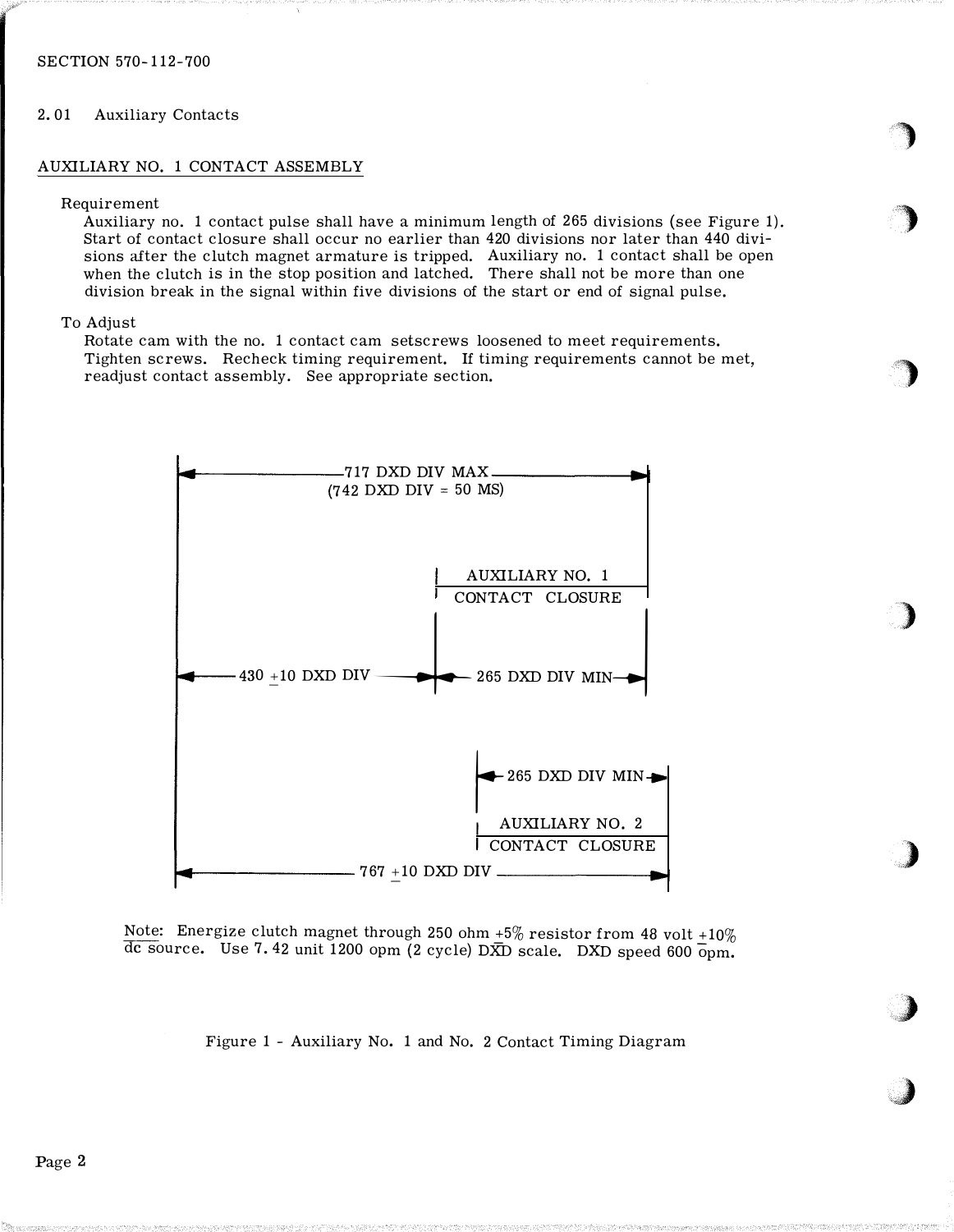## 2. 02 Auxiliary Contacts (continued)

# AUXILIARY NO. 2 CONTACT ASSEMBLY

# Requirement

Auxiliary no. 2 contact pulse shall have a minimum length of 265 divisions (see Figure 1). End of contact closure shall occur no later than 777 divisions nor earlier than 757 divisions after the clutch magnet armature is tripped. There shall be no more than one division break in the signal within five divisions of the start or end of signal pulse.

#### To Adjust

 $\sim$   $\sim$   $\sim$   $\sim$ 

**CONTRACTOR** 

Loosen no. 2 contact cam setscrews and rotate cam to meet requirements. If timing requirements cannot be met, readjust contact assembly. See appropriate section.